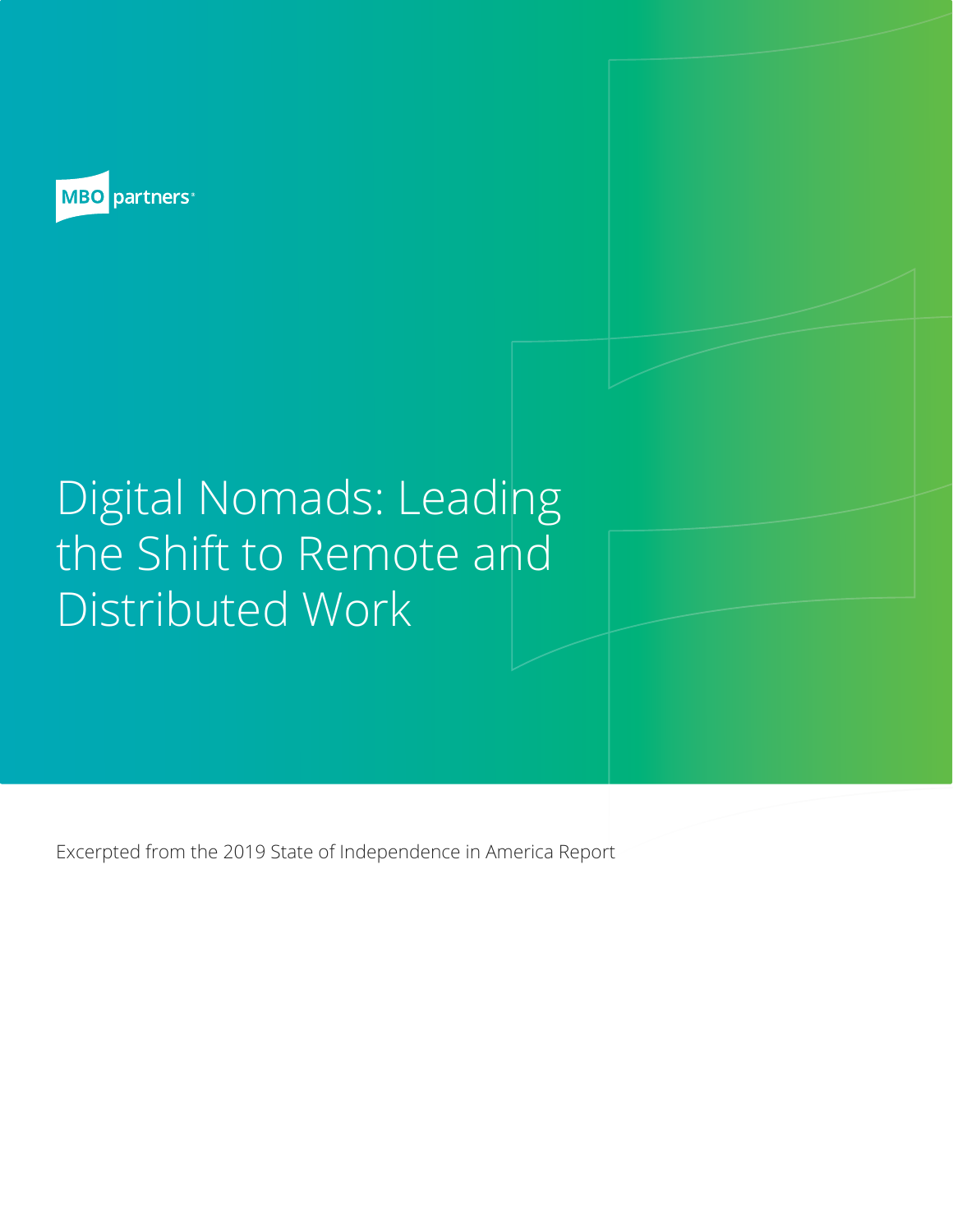Digital nomads are people who choose to embrace a location-independent, technology-enabled lifestyle that allows them to travel and work remotely, anywhere in the world. The MBO Partners [2019 State of Independence in](https://www.mbopartners.com/state-of-independence/)  [America](https://www.mbopartners.com/state-of-independence/) research finds 7.3 million American workers currently describe themselves as digital nomads.

In this State of Independence Research Brief, we explore this increasingly important trend as well as the reasons for the growing popularity of digital nomadism.

# **WHO ARE DIGITAL NOMADS?**

Digital nomads defy a single definition, yet all choose to combine working remotely and traveling for various reasons and lengths of time. Some digital nomads travel for years, regularly moving across countries and continents. Others are nomadic for shorter periods, taking "workcations" and working sabbaticals lasting from several weeks to many months. Many also never cross a border, choosing instead to live and work while exploring a single location or country. United by a passion for travel and new adventures, digital nomads enjoy the ability to work anywhere they can connect to the Internet.

Digital nomads tend to be younger and male, but all age groups are represented: 39 percent are female and 41 percent are 40 years old or older.



#### **DIGITAL NOMADS BY AGE COHORTS**

Most digital nomads, 4.1 million (56 percent), are full or part-time independent workers (freelancers, independent contractors, self-employed, etc.), but a sizeable minority, 3.1 million (44 percent), report having traditional jobs.

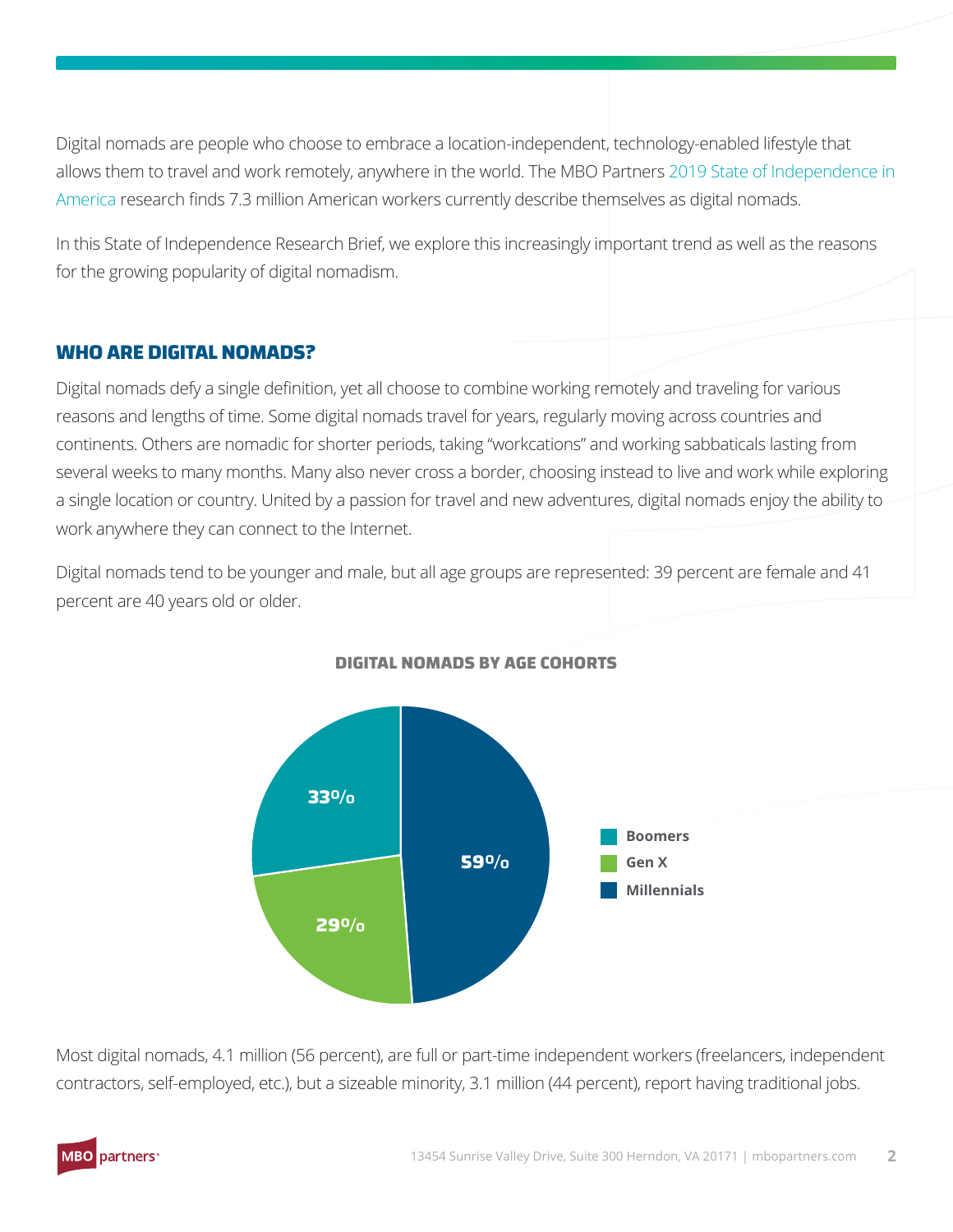Most digital nomads report being highly satisfied (79 percent) or satisfied (9 percent) with their work and lifestyle. Although many (26 percent) planned to be nomadic for the less than one year, 60 percent report they will continue as digital nomads for at least the next two years.

Because digital nomads are a mix of full-timers (61 percent) and part-timers (39 percent) and many only do it for part of a year, their income varies widely. About 1 in 5 (19 percent) report earning less than \$10,000 per year. But 36 percent, or about 2.6 million, say they earn \$75,000 or more. Regardless of how much they make, most digital nomads are satisfied with their earnings. Almost 4 out of 5 (79 percent) report either being very satisfied (35 percent) or satisfied (44 percent) with their income. This is slightly higher than the income satisfaction reported by workers who aren't digital nomads. Also, the satisfaction scores are similar across all income groups. This is likely due to digital nomads being focused on their journey in addition to their earnings. In interviews, digital nomads often say they're satisfied with their income as long as they earn enough to support their travels.

To help stretch their income, most digital nomads keep their costs down by working from places with relatively low costs of living. At the same time, they often virtually serve customers in higher-wage labor markets. Combining lowcost living with earning income at the wage rates of higher-

# **Combining low-cost living with earning income at the wage rates of higher-cost locations.**

cost locations, they're able to take advantage of income/living cost "geoartbitrage." Popularized by Tim Ferriss' best-selling book The 4-Hour Workweek, geoarbitrage means digital nomads are better able to fund their travels and spend less time working to support themselves and more time enjoying their adventures.

Digital nomads work in a wide variety of fields, ranging from consulting, coaching, and research (13%) to sales, marketing, and PR (also 13%) to other remote-friendly fields like information technology (11%) and creative services (9%) with other fields represented relatively equally. The unifying theme of these professions is that they can be performed remotely using digital tools and the Internet.

## **TECHNOLOGY ENABLES DIGITAL NOMADS TO WORK ANYWHERE**

Digital nomads harness the Internet and a wide variety of digital, cloud-based telework tools to do their work. These include online video and chat services to connect with customers and partners, collaborative content creation tools, and cloud storage to do their work and online travel sites and services for logistical support.

In many ways, digital nomads are the leading edge of the shift to mobile and distributed work. Workers in general are increasingly working remotely and spending more of their

# **In many ways, digital nomads are the leading edge of the shift to mobile and distributed work.**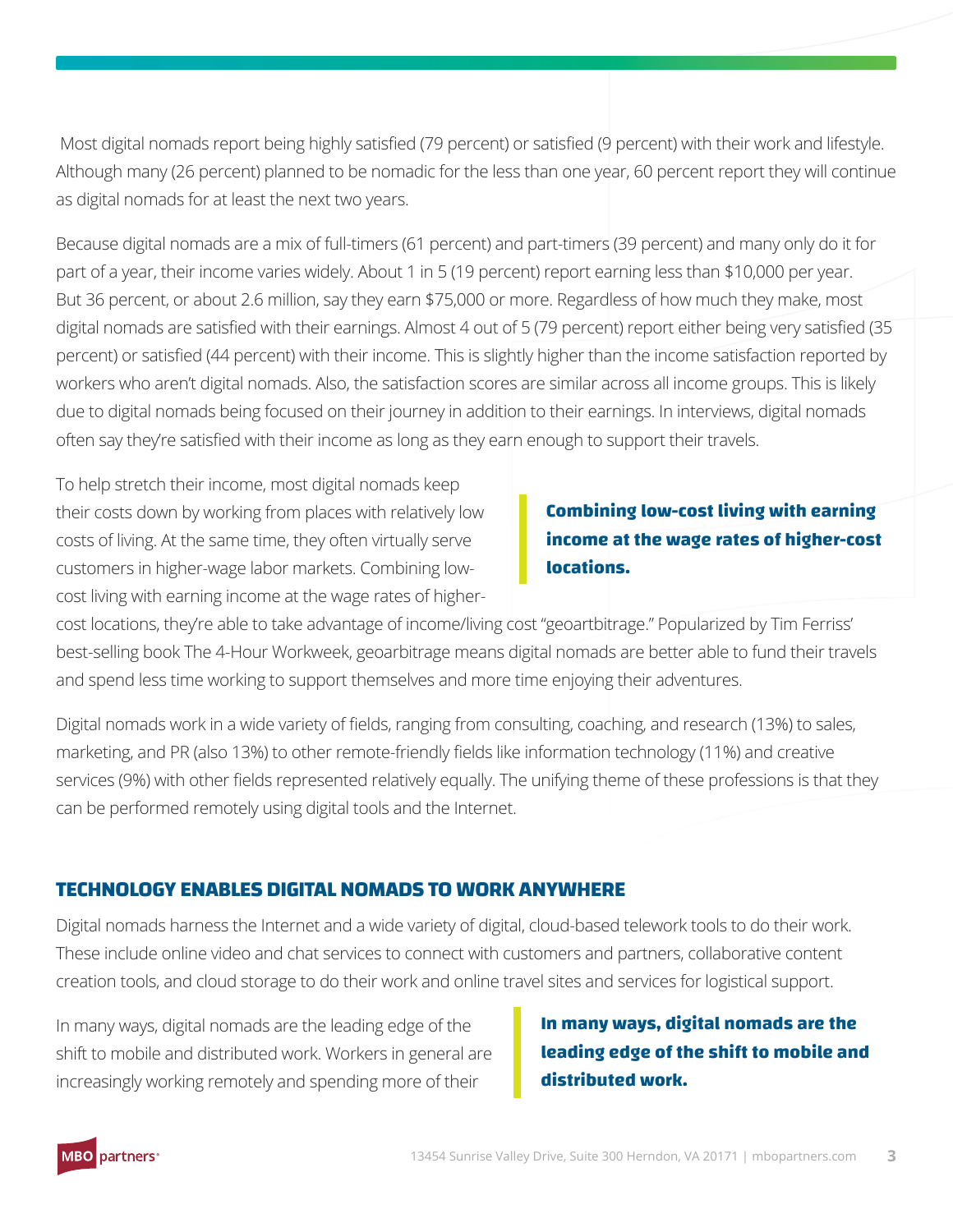time away from the office. According to Gallup, 43 percent of Americans work remotely at least some of the time, and the share of these workers who work remotely 4-5 days per week increased from 24 percent in 2012 to 31 percent in 2017.

Independent workers are even more likely to work remotely than the average worker. Data from the 2019 State of Independence in America study shows that 83 percent of full-time independent workers report working remotely at least some of the time and 37 percent work remotely fulltime.

**Hiring firms are becoming familiar with and comfortable hiring remote workers, even if they're halfway around the world.**

This broader shift to remote work means hiring firms are becoming familiar with and comfortable hiring remote workers, even if they're halfway around the world.

# **DIGITAL NOMADS SUPPORTED AND ENABLED BY A GROWING ARRAY OF PRODUCTS AND SERVICES**

A growing digital nomad support industry is creating products and services to help them navigate the challenges of their work and lifestyle. These include:



## **Coworking and co-living spaces catering to digital nomads:**

These spaces provide a place to work, professional business infrastructure (including high-speed Internet access), temporary housing, and access to a local community of like-minded people. Roam, for example, provides co-living and coworking spaces specially designed for digital nomads and Bali's Hubud is just one of the many spaces around the world that cater to traveling professionals.



## **Online talent marketplaces and remote job sites:**

Online talent marketplaces make it easier for digital nomads to find remote work. Independent workers who are digital nomads are almost twice as likely (46 percent) to report using an online marketplace to find work than independent workers who aren't digital nomads (24 percent).



#### **Digital nomad tour services:**

Companies such as Remote Year, Hacker Paradise, and Nomad Cruise bring together groups of professionals who travel, work, and live remotely for a few weeks to as long as a year. These firms handle all the logistics, allowing digital nomads to focus on work and exploring new places.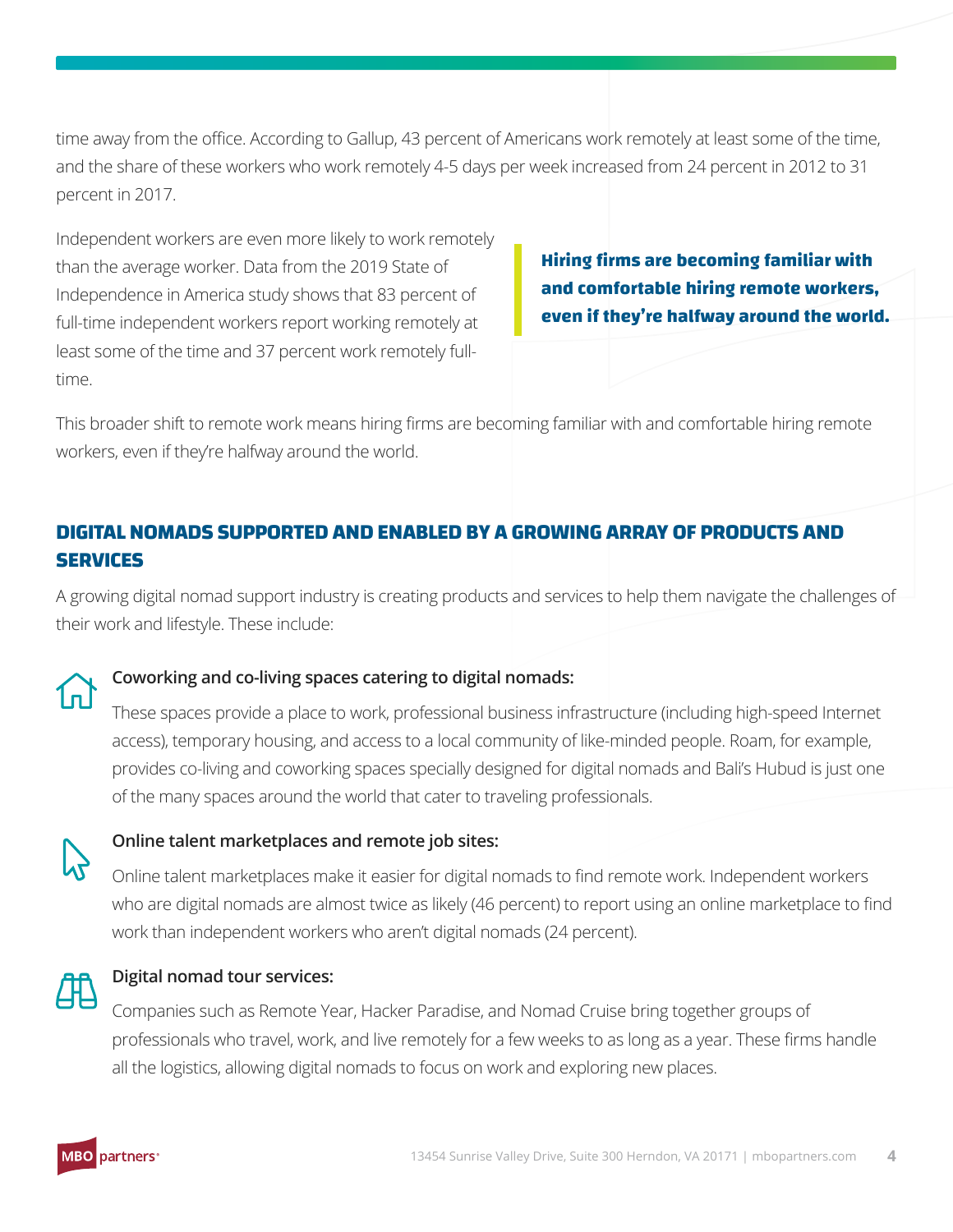

#### **Online information sites:**

These sites provide a wide range of useful data and information that help digital nomads with their travels. The Earth Awaits, for example, allows digital nomads to calculate monthly budgets based on detailed cost of living data for over 600 cities. And Nomad List has information on Internet speeds, city safety, walkability, weather, taxes, visas, and other information of interest to digital nomads for over 1,200 cities around the world.

#### **Financial services:**

A growing number of firms are offering products and services that simplify finances for digital nomads. Safety Wing, a startup focused on safety net services for digital nomads, is providing medical insurance for digital nomads. Paypal and other financial institutions are offering specialized cross-border transaction processing services and accounting firms like Nomad Tax help with the complex business and personal tax issues digital nomads face.

# **Education, training and coaching:**

Reflecting the growing interest in this work lifestyle, a variety of firms are providing training and education on digital nomadism. The well-known technology education bootcamp company General Assembly offers an online "how-to" class on becoming a digital nomad. There's also more in-depth courses available. The Digital Nomad Summit, for example, is a multi-day event targeted at people who want to become digital nomads. There's also a rapidly growing cottage industry of coaches, mentors, and advisors helping people achieve this lifestyle.

Even the auto industry is adding products targeted at digital nomads. Both Volkswagen and Nissan have vans specifically designed for "VanLifers," the term used to describe digital nomads who tour around in camper vans.

## **DIGITAL NOMADS: TECHNICALLY SAVVY, SKILLS ORIENTED, AND WELL-EDUCATED**

Since most digital nomads rely on digital tools and the Internet in their work, it's not surprising they report having stronger technical skills than those who aren't digital nomads. Seventy-two percent report they use technology to make them more competitive in their work, versus 41 percent of non-digital nomads. Digital nomads are also more likely to be early adopters of technology (61 percent) than non-digital nomads (24 percent).

Specialized skills are important to most digital nomads, as is learning new skills. Sixty-five percent say their work requires specialized training, education or expertise versus 48 percent for non-digital nomads. Sixty-three percent also report participating in work-related skills training over the past year versus 47 percent for non-digital nomads.

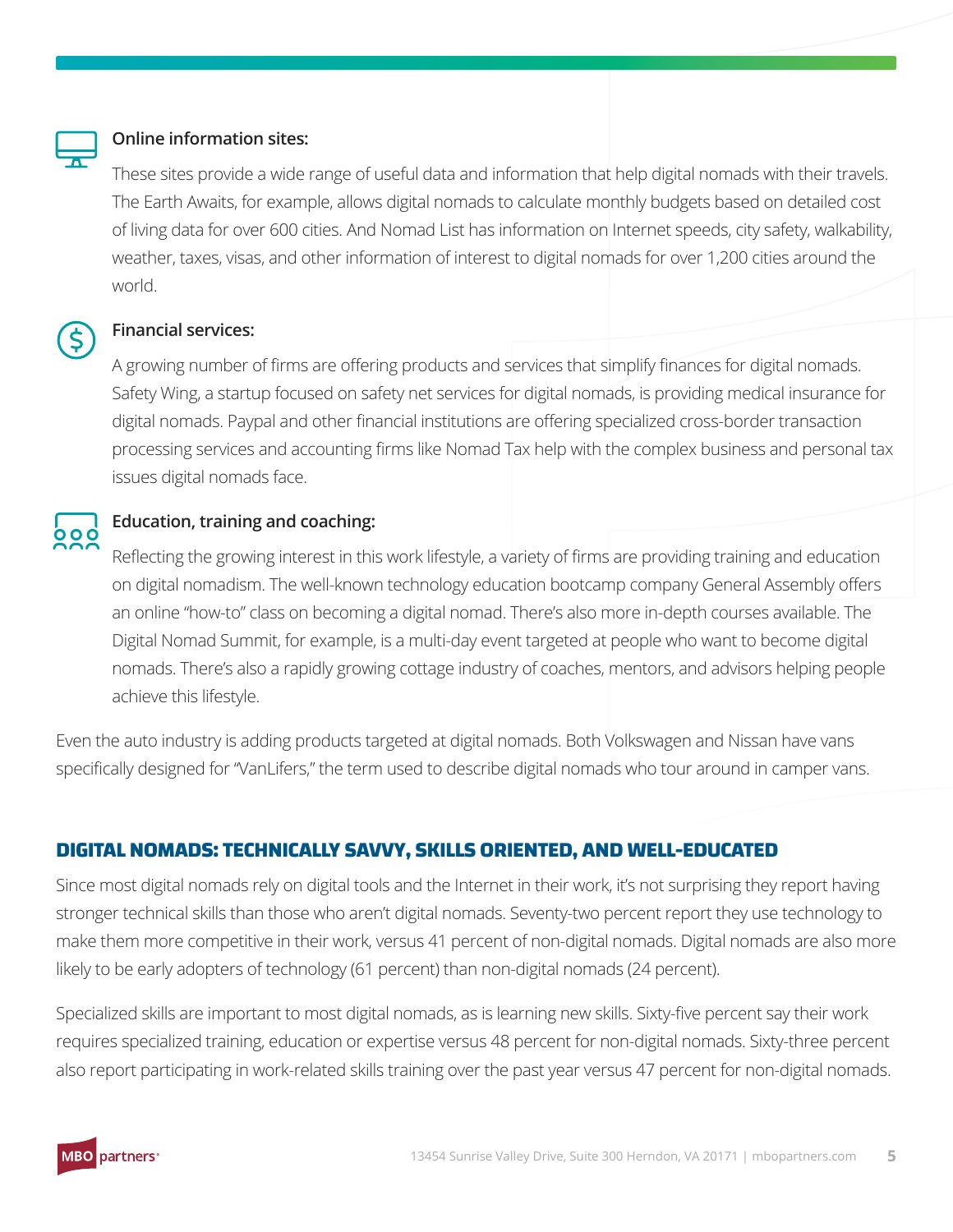Digital nomads are also, on average, well-educated with 51 percent having a college degree or higher (versus 35 percent for adult Americans) and 21 percent reporting having an advanced degree (versus 13 percent for adult Americans).

# **MILLIONS ASPIRE TO BE DIGITAL NOMADS**

The digital nomad trend has attracted a lot of media attention as well as a strong social media following. Popular digital nomad and #VanLife blogs, videos, and Instagram accounts have created a spectator sport inspired by pictures and stories of faraway places, exotic locations, and happy nomads—often with dogs—along a seashore.

Most people who follow these sites aspire to become digital nomads, and the survey results reflect this. We asked adult Americans who aren't currently digital nomads if they plan on becoming digital nomads over the next 2-3 years and 16.1 million said yes, and 41 million said maybe.



#### **57.1 MILLION AMERICANS ASPIRE TO BE DIGITAL NOMADS**



# 41M

Those who may become a digital nomad over the next two years

Despite their aspirations, most of these people will not become digital nomads. Instead, they will continue to be what we call "armchair digital nomads," those who follow the exploits of others instead of becoming digital nomads themselves. However, this data shows how extensive interest is in this lifestyle.

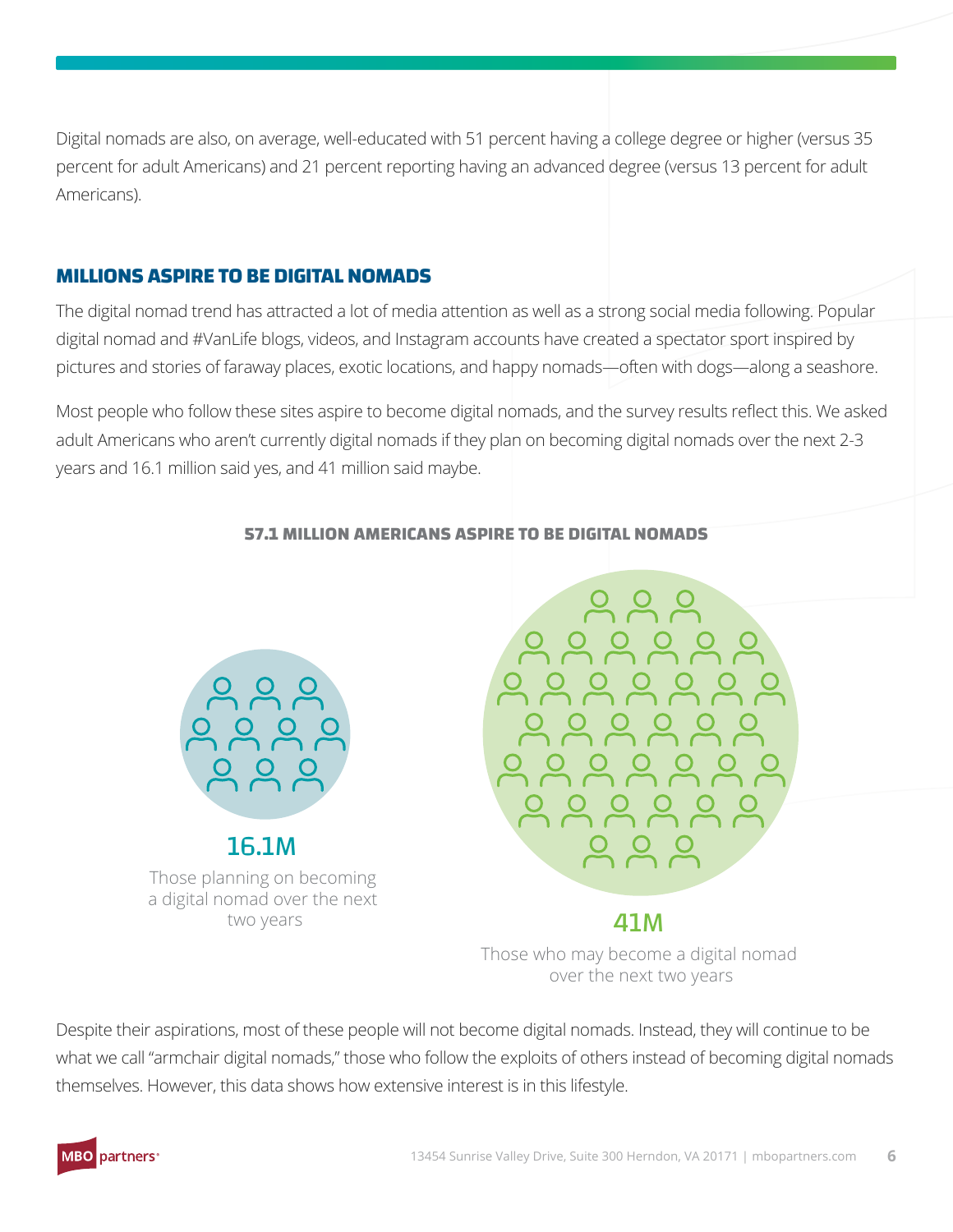# **THE NUMBER OF DIGITAL NOMADS WILL CONTINUE TO GROW**

The outlook for digital nomadism is quite positive. Continued improvements in mobile and cloud computing tools and technologies are leading to increasing levels of distributed and remote work. An expanding number of specialized services and products are also making it easier to become and operate as a digital nomad, and hiring organizations are increasing their use of remote workers, including digital nomads.

Demographic trends also support increases in digital nomadism. Aging Baby Boomers will continue to "unretire" and work past the traditional retirement age. Many will choose to do this nomadically, either within the U.S. or by traveling abroad. Older Gen Xers are reaching the life stage where traveling while working has become more viable. Millennials will also continue to flock to this lifestyle, inspired by the opportunity to pursue their travel interests while working. And Gen Z, which is just entering the workforce, is already showing they are at least as travel-oriented as their older Millennial siblings.

Changing corporate views towards remote work is also driving the growth of digital nomads. Corporations are recognizing the need to offer greater levels of work flexibility to attract, retain, and engage highly talented workers. Because of this, corporations are starting to use extended work/travel opportunities as a perk. Corporations also realize digital nomads bring new perspectives, ideas and

**Corporations also realize digital nomads bring new perspectives, ideas and thinking to their businesses, and are increasing their use of this highly skilled labor pool.**

thinking to their businesses, and are increasing their use of this highly skilled labor pool.

This combination of trends means increases in both the supply and demand for digital nomads and more opportunities for the many millions of Americans looking to join them.